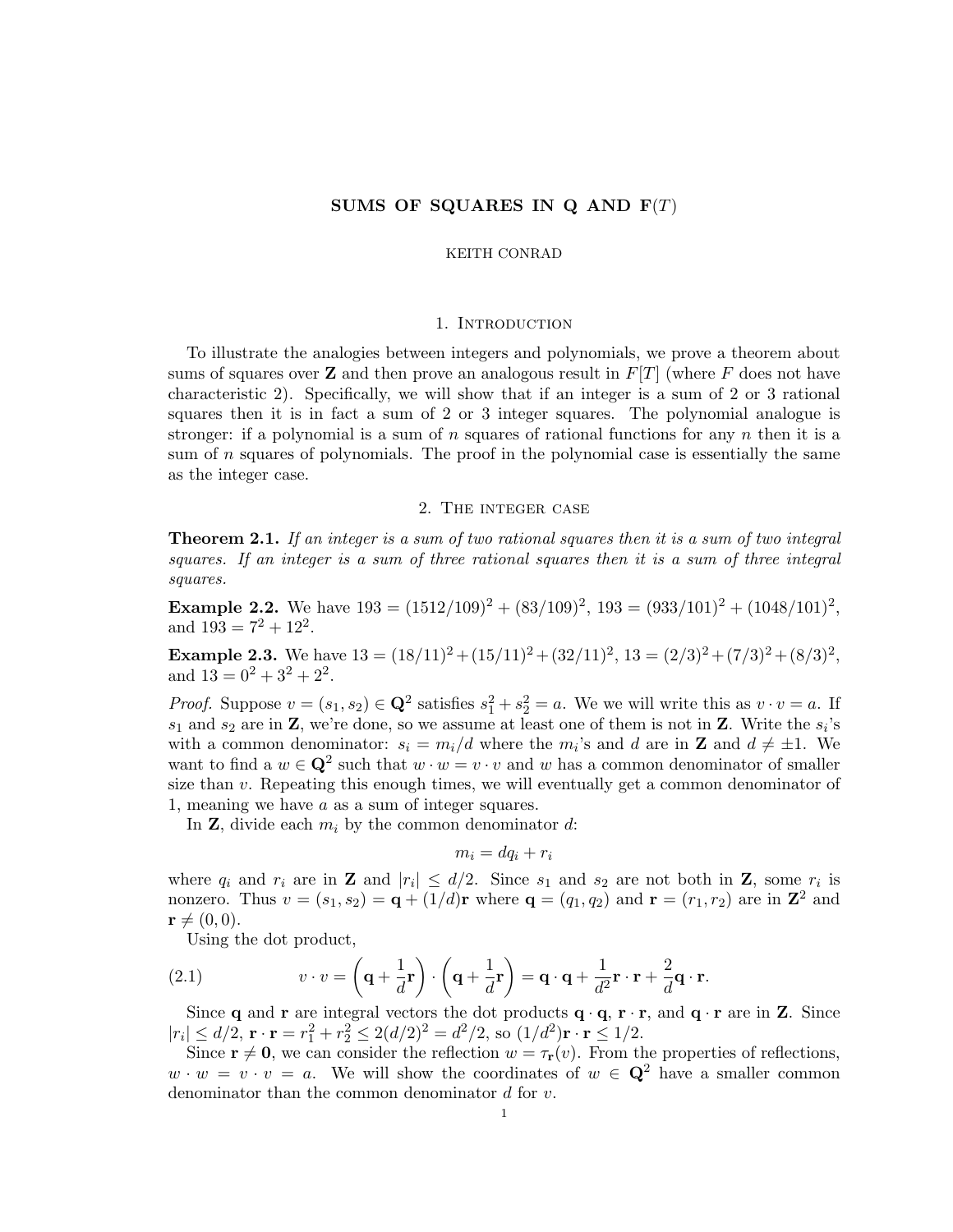Explicitly,

$$
w = \tau_{\mathbf{r}}(v)
$$
  
\n
$$
= \tau_{\mathbf{r}}(\mathbf{q} + (1/d)\mathbf{r})
$$
  
\n
$$
= \tau_{\mathbf{r}}(\mathbf{q}) - \frac{1}{d}\mathbf{r}
$$
  
\n
$$
= \left(\mathbf{q} - \frac{2\mathbf{q} \cdot \mathbf{r}}{\mathbf{r} \cdot \mathbf{r}}\mathbf{r}\right) - \frac{1}{d}\mathbf{r}
$$
  
\n
$$
= \mathbf{q} - \left(\frac{2\mathbf{q} \cdot \mathbf{r}}{\mathbf{r} \cdot \mathbf{r}} + \frac{1}{d}\right)\mathbf{r}.
$$

Multiplying  $(2.1)$  by  $d/(\mathbf{r} \cdot \mathbf{r})$ ,

$$
\frac{d(v \cdot v)}{\mathbf{r} \cdot \mathbf{r}} = \frac{d(\mathbf{q} \cdot \mathbf{q})}{\mathbf{r} \cdot \mathbf{r}} + \frac{1}{d} + \frac{2\mathbf{q} \cdot \mathbf{r}}{\mathbf{r} \cdot \mathbf{r}},
$$

$$
= \mathbf{q} - \frac{d(v \cdot v - \mathbf{r} \cdot \mathbf{r})}{\mathbf{r} \cdot \mathbf{r}} \mathbf{r} = \mathbf{q} - \frac{v \cdot v - \mathbf{r} \cdot \mathbf{r}}{(\mathbf{r} \cdot \mathbf{r})/d} \mathbf{r},
$$

so

$$
w = \mathbf{q} - \frac{w(v - v - 1)\mathbf{r}}{\mathbf{r} \cdot \mathbf{r}}\mathbf{r} = \mathbf{q} - \frac{v(v - 1)\mathbf{r}}{(\mathbf{r} \cdot \mathbf{r})/d}
$$

where the denominator  $(\mathbf{r} \cdot \mathbf{r})/d$  is an integer: by  $(2.1)$ ,

$$
\frac{\mathbf{r} \cdot \mathbf{r}}{d} = d(v \cdot v - \mathbf{q} \cdot \mathbf{q}) - 2\mathbf{q} \cdot \mathbf{r}
$$

and the right side is in **Z**. We noted before that  $(1/d^2)\mathbf{r} \cdot \mathbf{r} \leq 1/2$ , so  $(\mathbf{r} \cdot \mathbf{r})/d$  is at most  $d/2 < d$ , which means the common denominator for w is less than that for v, so we are done with the sum of two squares case.

The exact same proof works for a sum of three squares, using dot products and reflections in three dimensions instead of two dimensions. The only change to be made is the following: now we have  $\mathbf{r} = (r_1, r_2, r_3)$  where  $|r_i| \leq (1/2)d$ , so  $\mathbf{r} \cdot \mathbf{r} = r_1^2 + r_2^2 + r_3^2 \leq (3/4)d^2$  instead of  $(1/2)d^2$ . Now  $(1/d^2)\mathbf{r} \cdot \mathbf{r} \leq 3/4$  instead of  $1/2$ , so  $(\mathbf{r} \cdot \mathbf{r})/d \leq (3/4)d$  instead of  $d/2$ . This is still less than  $d$ , so everything still works in the proof when it is done for sums of three squares.  $\Box$ 

Geometrically, we are looking at the circle  $\{(x, y) : x^2 + y^2 = a\}$  and taking reflections of rational points through the nearest Z-point to get new rational points.

The corresponding result for a sum of 2 cubes is false:  $13 = (7/3)^3 + (2/3)^3$ , but 13 is not a sum of two cubes in **Z** (look at how the cubes spread apart on the real line).

## 3. The polynomial analogue

<span id="page-1-0"></span>**Theorem 3.1.** Let  $Q: F^n \to F$  be a non-degenerate n-dimensional quadratic form over a field F not of characteristic 2. If  $v \in F(T)^n$  satisfies  $Q(v) \in F[T]$  then there is some  $w \in F[T]^n$  such that  $Q(w) = Q(v)$ . In other words, any polynomial that is represented by Q over  $F(T)$  is represented by Q over  $F[T]$ .

The quadratic form in this theorem has coefficients in  $F$ , not simply in  $F[T]$ . For example, the 1-dimensional quadratic form  $Q(x) = T^2x^2$  represents 1 over  $F(T)$  but not over  $F[T]$ .

*Proof.* Let  $v = (f_1, \ldots, f_n) \in F(T)^n$  satisfy  $Q(v) \in F[T]$ . Assume the  $f_i$ 's are not all in F[T]. (Otherwise we are done.) Write the  $f_i$ 's with a common denominator:  $f_i = g_i/h$ where the  $g_i$ 's and h are in  $F[T]$  and h is non-constant. We want to find a  $w \in F(T)^n$  such that  $Q(w) = Q(v)$  and w has a common denominator of smaller degree than deg h. Then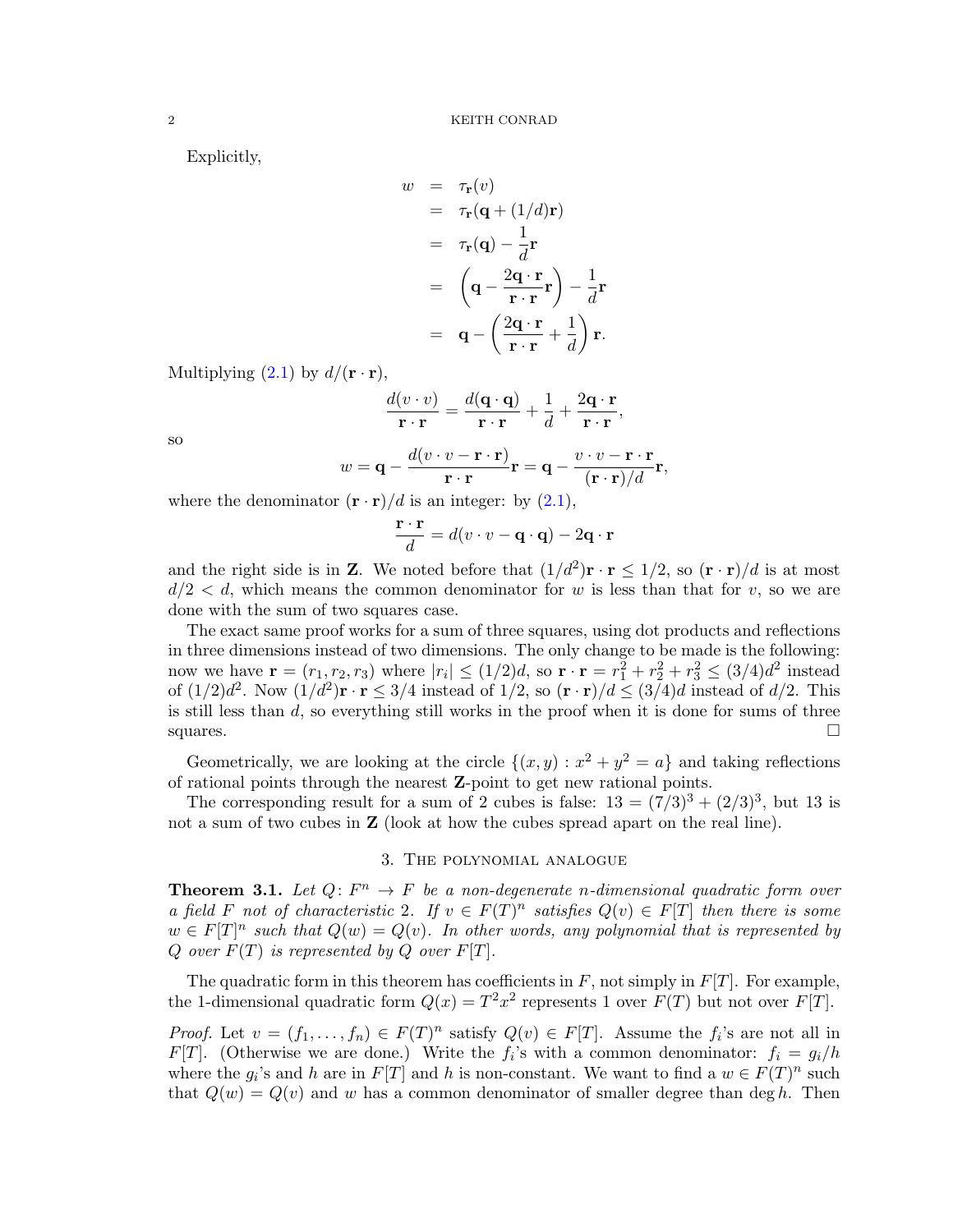repeating the argument will eventually produce a vector of polynomials  $w \in F[T]^n$  such that  $Q(w) = Q(v)$  and we're done.

In  $F[T]$ , divide each  $g_i$  by the common denominator h:

$$
g_i = hq_i + r_i
$$

where  $q_i$  and  $r_i$  are in  $F[T]$  and  $r_i = 0$  or  $\deg r_i < \deg h$ . Since not all  $f_i$ 's are in  $F[T]$ , some  $r_i$  is nonzero. Thus  $v = (f_1, \ldots, f_n) = \mathbf{q} + (1/h)\mathbf{r}$  where  $\mathbf{q} = (q_1, \ldots, q_n)$  and  $\mathbf{r} = (r_1, \ldots, r_n)$ are in  $F[T]^n$  and  $\mathbf{r} \neq (0, \ldots, 0)$ .

<span id="page-2-0"></span>Let  $B$  be the bilinear form associated to  $Q$ , so  $B$  has coefficients in  $F$  and

(3.1) 
$$
Q(v) = Q\left(\mathbf{q} + \frac{1}{h}\mathbf{r}\right) = Q(\mathbf{q}) + \frac{1}{h^2}Q(\mathbf{r}) + \frac{2}{h}B(\mathbf{q}, \mathbf{r}).
$$

Since q and r are polynomial vectors and  $Q$  and  $B$  have coefficients in  $F$ , the values  $Q(\mathbf{q})$ ,  $Q(\mathbf{r})$ , and  $B(\mathbf{q}, \mathbf{r})$  are in  $F[T]$ . Since  $\deg(r_i r_j) < 2 \deg h$  or  $r_i r_j = 0$ ,  $Q(\mathbf{r})$  is 0 or  $\deg Q(\mathbf{r}) < 2 \deg h$ . (Here we use the non-archimedean nature of the degree on  $F[T]$ , which has no analogue for the absolute value on Z.)

We consider now two cases:  $Q(\mathbf{r}) = 0$  and  $Q(\mathbf{r}) \neq 0$ .

If  $Q(\mathbf{r}) = 0$  then r is a nonzero null vector for Q. Necessarily  $n > 1$  (*n* is the dimension of Q), since Q is non-degenerate: a 1-dimensional quadratic form doesn't have any nonzero null vectors. We will find a nonzero constant vector  $v_0 \in F^n$  such that  $Q(v_0) = 0$ . Then, since  $n > 1$  and Q is non-degenerate, there is another null vector  $w_0$  for Q in  $F^n$  with  $B(v_0, w_0) = 1$ . Then for any  $f \in F[T]$ , the polynomial vector  $fv_0 + (1/2)w_0 \in F[T]^n$ satisfies

$$
Q(fv_0 + (1/2)w_0) = f^2 Q(v_0) + \frac{1}{4}Q(w_0) + 2B(fv_0, (1/2)w_0) = f,
$$

showing Q is universal over  $F[T]$ . We are done.

To find such  $v_0$ , pull out the largest factor of T common to all the coordinates of r:  $\mathbf{r} = T^k(\mathbf{r}_0 + T\mathbf{r}_1)$ , where  $k \geq 0$ ,  $\mathbf{r}_0 \in F^n$ ,  $\mathbf{r}_0 \neq \mathbf{0}$ , and  $\mathbf{r}_1 \in F[T]^n$ . Then

$$
0 = Q(\mathbf{r}) = T^{2k}Q(\mathbf{r}_0 + T\mathbf{r}_1) = T^{2k}(Q(\mathbf{r}_0) + T^2Q(\mathbf{r}_1) + 2TB(\mathbf{r}_0, \mathbf{r}_1)).
$$

Therefore  $0 = Q(\mathbf{r}_0) + T^2 Q(\mathbf{r}_1) + 2TB(\mathbf{r}_0, \mathbf{r}_1)$ , Evaluating at  $T = 0$  shows  $\mathbf{r}_0 \in F^n$  is a null vector for Q. Use  $v_0 = \mathbf{r}_0$ .

Now suppose  $Q(\mathbf{r}) \neq 0$ . As in the situation over **Q**, consider the reflection  $w = \tau_{\mathbf{r}}(v)$ . From the properties of reflections,  $Q(w) = Q(v)$ . We will show the coordinates of  $w \in F(T)^n$ have a common denominator with smaller degree than the common denominator  $h$  for  $v$ .

Explicitly,

$$
w = \tau_{\mathbf{r}}(v)
$$
  
\n
$$
= \tau_{\mathbf{r}}(\mathbf{q} + (1/h)\mathbf{r})
$$
  
\n
$$
= \tau_{\mathbf{r}}(\mathbf{q}) - \frac{1}{h}\mathbf{r}
$$
  
\n
$$
= \left(\mathbf{q} - \frac{2B(\mathbf{q}, \mathbf{r})}{Q(\mathbf{r})}\mathbf{r}\right) - \frac{1}{h}\mathbf{r}
$$
  
\n
$$
= \mathbf{q} - \left(\frac{2B(\mathbf{q}, \mathbf{r})}{Q(\mathbf{r})} + \frac{1}{h}\right)\mathbf{r}.
$$